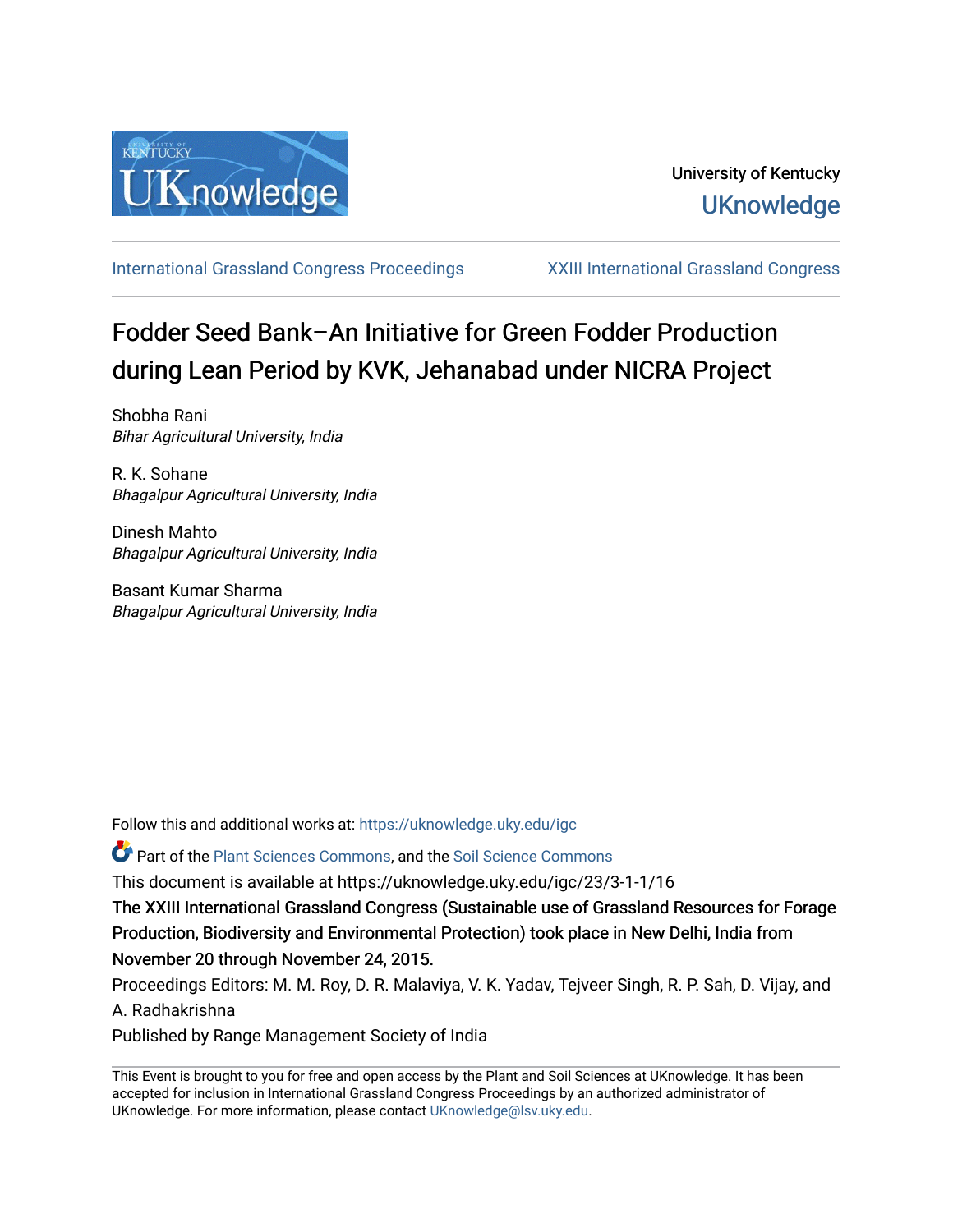# **Fodder Seed Bank – An initiative for green fodder production during lean period by KVK, Jehanabad under NICRA Project**

## **Shobha Rani1\* , R. K.Sohane<sup>2</sup> , Dinesh Mahto<sup>2</sup> , Basant Kumar Sharma<sup>2</sup>**

1\*Bihar Agricultural University, Sabour, Bihar, Bhagalpur, India <sup>2</sup>Bhagalpur Agricultural University, Sabour, Bhagalpur, Bihar, India \*Corresponding author e-mail : shobhakuar@gmail.com

**Keywords:** Cattle, Community approach, Fodder seed bank, Nutrition

#### **Introduction**

Fodder production is an often-overlooked aspect of livestock rearing. The scarcity of fodder during lean period poses great problem before the livestock owners. The case with availability of green fodder is even more serious. Green fodder is essential for feeding of the dairy animals as poor nutrition is the biggest constraint in animal production, especially in dairy cattle production. This problem arises mainly due to the fact that ruminants are basically fed with fibrous forages and low quality roughages such as straws, especially during the lean seasons. The fodder seed availability is a major constraint apart from the interest of the farmer and cropping system followed. Though a number of fodder varieties have been developed but seeds are not available because it is trapped in vicious cycle of lack of demand due to lack of extension, which inhibits production of seed. Thus this cycle need to be broken through proper extension.

Therefore, a model of community fodder production has been intervened by Krishi Vigyan Kendra, Jehanabad in its adopted village under National Innovation on Climate Resilient Agriculture (NICRA) project. Accordingly, the village namely Sakrorha at Modanganj block of Jehanabad district was selected. The farming situation in the adopted village does not leave any scope for providing green fodder to cattle during scarcity periods. So, this intervention was taken up as an approach to produce fodder on community basis.

### **Materials and Methods**

The work was done following group approach through the members of the existing Village Climate Risk Management Committee (VCRMC) club formed under NICRA in the village. Farmers were trained and motivated to take up fodder production and produce fodder seed under the technical guidance of the KVK. The selected crops were barseem (*Var*. Wardan and Bundel Berseem 2) and oats (*Var*. JHO 822). Farmers were provided seeds of selected varieties for seed bank establishment. Some other farmers were provided seeds for general cultivation of fodder crops to be used for livestock feeding and not for seed purpose. For seed production breeder seeds were provided for 1.5 ha land that resulted into production of 22q foundation seed of oats available in seed bank. Similarly 8.0q of Berseem were produced as seed in first year. Accordingly, the fodder seed production was started on a community basis. Berseem and oats are very important green fodder for dairy animals. Berseem and oats reduce the cost of feeding upto 20%. Barseem contains 17-20% Crude Protein and it is rich in vitamins and minerals. KVK acted as a liaison agency between Magadh Dairy Cooperative (MDC), Gaya and the farmers of Sakrorha village as a result this MDC provided further seeds of oats (*var*. Kent) for seed production in another 2.0 ha area.

#### **Results and Discussion**

It was observed that improved variety of Berseem 'Wardan' and 'Bundel Berseem 2' gave 20.9 and 17.74 percent higher fodder yield respectively than local variety. Similarly improved variety of Oat namely JHO- 822 gave 25 percent more yield than local. Increase in availability of quality fodder throughout the year increased milk production by 39 percent and on an average, each farmer's income by Rs. 60/animal/day as indicated by the milk cooperative of the village.

| Crop    | Variety                    | No.<br>ll of<br>lfarm<br>ers | <b>I</b> Area II<br>$\mathsf{I}(\mathsf{ha})$ | <b>Yield</b>                                            |                    | $%$ in | Economics of Variety (Rs./ha) |                        |                 |            | $\parallel$ Economics of local(Rs./ha) |                        |                          |                 |
|---------|----------------------------|------------------------------|-----------------------------------------------|---------------------------------------------------------|--------------------|--------|-------------------------------|------------------------|-----------------|------------|----------------------------------------|------------------------|--------------------------|-----------------|
|         |                            |                              |                                               | Variety   Local<br>$\mathsf{I}(\mathsf{Q}/\mathsf{ha})$ | $\parallel$ (Q/ha) | crease | Gross<br>Cost                 | <b>Gross</b><br>Return | Net<br>llReturn | <b>BCR</b> | <b>I</b> Gross<br>ll Cost              | <b>Gross</b><br>Return | $\blacksquare$<br>Return | <b>BCR</b>      |
| Oat     | <b>IJHO-822</b>            | ll 20                        | II.4                                          | 1500                                                    | 400                | 25     | 16000                         | 127500                 | 31500           | 12.9       | 14700                                  | 138000                 | 123300                   | ll 2.5          |
| Berseem | <b>Wardan</b>              | <b>20</b>                    | $\parallel$ 2.30   750                        |                                                         | 620                | 20.9   | 17200                         | 78750                  | 161500          | 14.5       | 16300                                  | 165100                 | 48800                    | $\parallel$ 3.9 |
|         | <b>I</b> Bundel<br>Berseem | ll 20                        |                                               | 1730                                                    | 620                | 17.74  | 17200                         | 76650                  | 59450           | 4.4        | 16300                                  | 165100                 | 48800                    | 3.99            |

**Table 1:** Performance of Fodder Crops